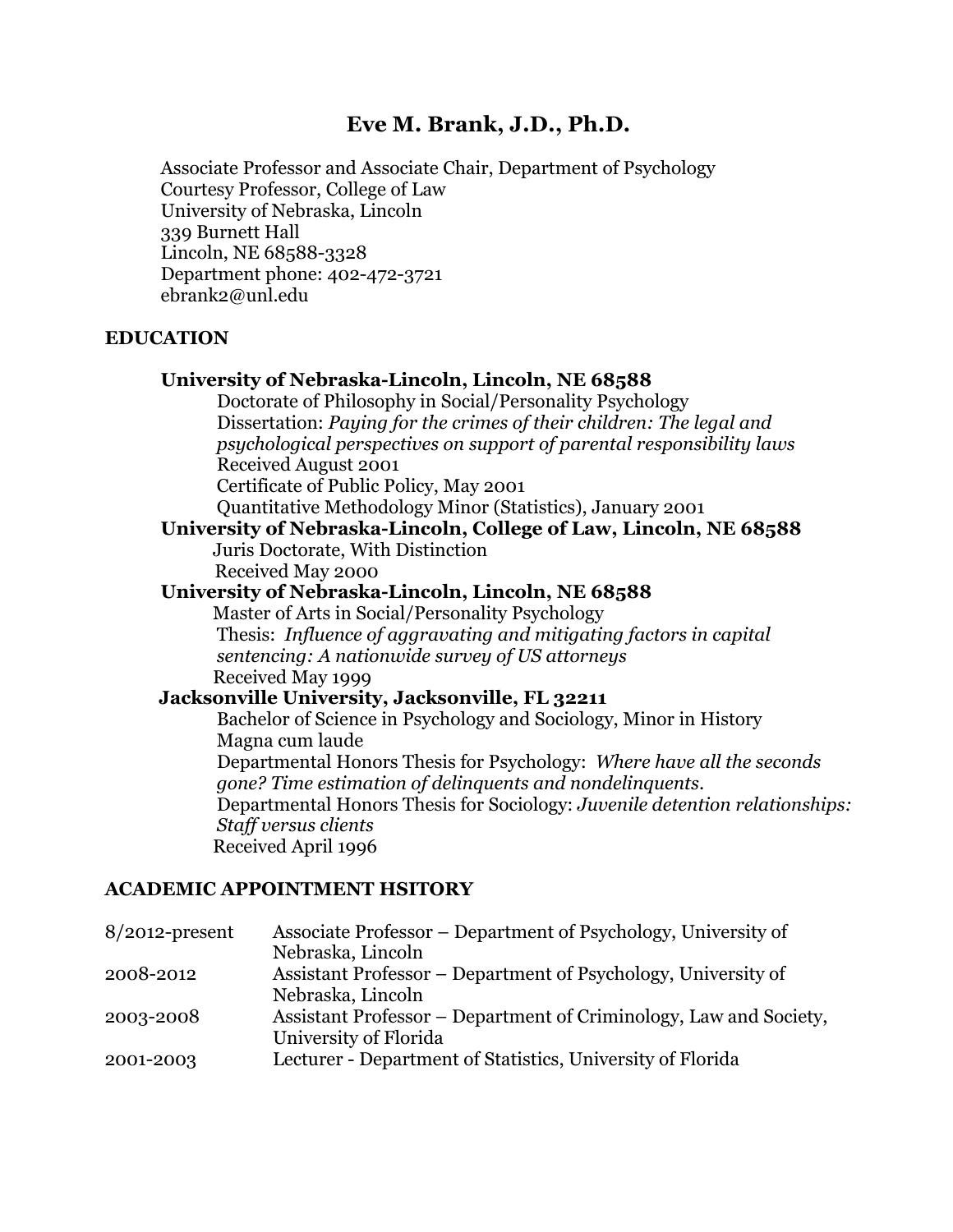### **BOOKS**

- Wiener, R. L. & Brank, E.M. Eds (2013). Problem Solving Courts: Social Science and Legal Perspectives. Springer Publishing.
- Brank, E.M. (*in progress*). Psychology and Family Law. New York University Press.

## **PUBLICATIONS (\*indicates student authors)**

- \*Wylie, L.E., Bergt, \*S., \*Haby, J.A., Brank, E.M., & Bornstein, B. H. *(in press*). Age and lineup type differences in the own-race bias. *Psychology, Crime and Law.*
- \*Hoetger, L. A., \*Hazen, K., & Brank, E.M. (2015). All in the family: A retrospective study comparing sibling bullying and peer bullying. *Journal of Family Violence, 30,* 103- 111.
- Brank, E. M. & \*Wylie, L.E. (2014). Elders and the justice system. In Brian Cutler & Patricia Zapf, Eds. *Handbook of Forensic Psychology, Volume 2,* 59-77*.*
- Brank, E. M., \*Hoetger, L.A., \*Wylie, L.E., & \*Scott, B.L. (2014). Law enforcement officers' and prosecuting attorneys' perceptions of juvenile delinquency. In Monica. K. Miller, Jeremy A., Blumenthal, & Jared. Chamberlain, Eds. *Handbook of Community Sentiment.*
- \*Wylie, L.E., \*Patihis, L., \*McCuller, L.L., Davis, D., Brank, E.M., Loftus, E. F., & Bornstein, B.H. (2014). Misinformation effects in older versus younger adults: A meta-analysis and review. In Michael P. Toglia, David F. Ross, Joanna Pozzulo, & Emily Pica, Eds. *The Elderly Eyewitness in Court.*
- \*King, C.M., \*Wylie, L. E., Brank, E.M., & Heilbrun, K. (2014). Disputed paraphilia diagnoses and legal decisionmaking: A case law survey of Paraphilia NOS, nonconsent. *Psychology, Public Policy, and the Law, 20,* 294-308.
- Brank, E.M., & \*Wylie, L. E. (2014). Differing perspectives on older adult caregiving. *Journal of Applied Gerontology, 20,* 313-336.
- Brank, E.M., & \*Wylie, L.E. (2013). Let's discuss: Teaching students why we use discussions. *Journal of Scholarship of Teaching and Learning, 13*, 23-32.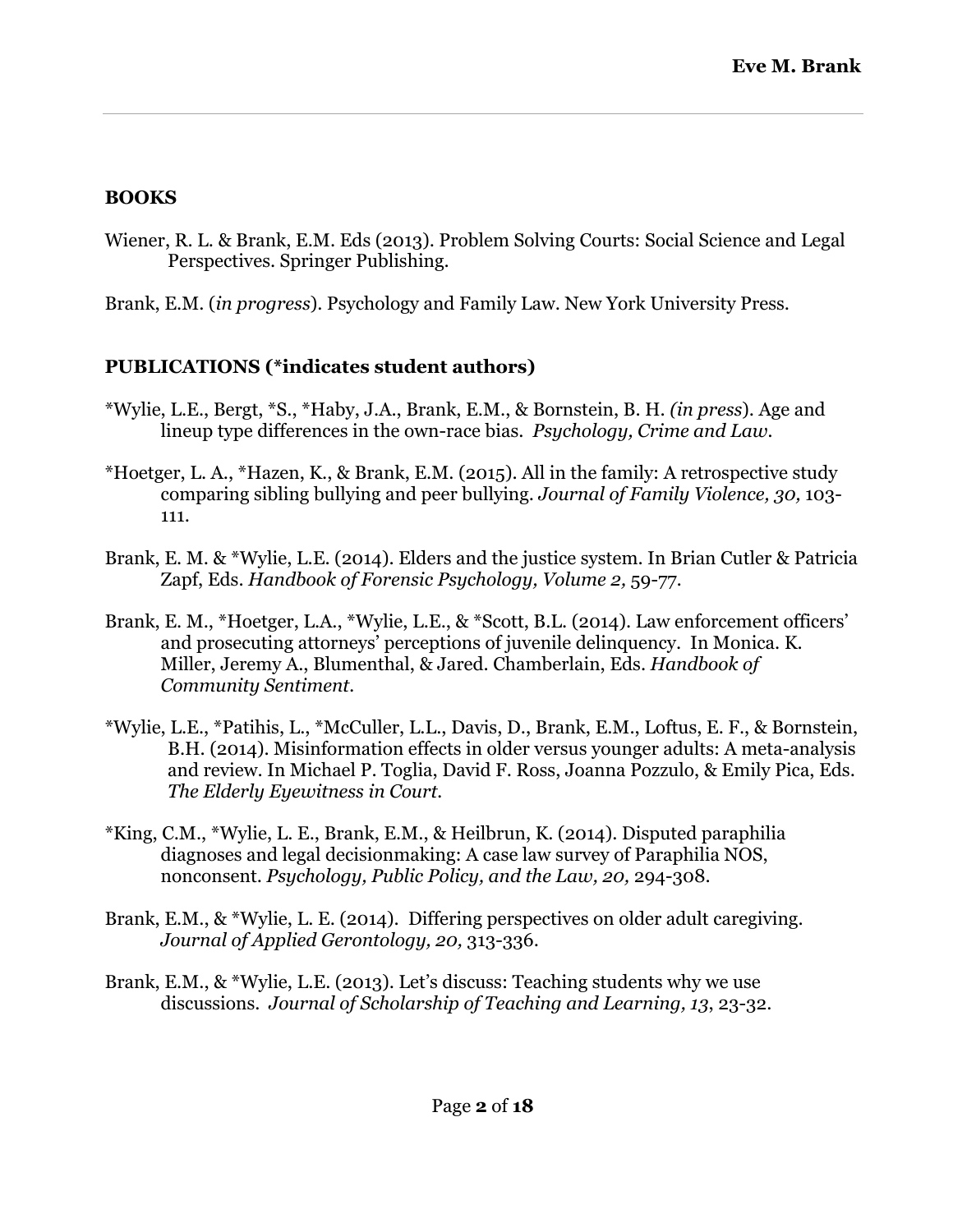- Brank, E.M. & Haby, J. A. (2013). The intended and unintended consequences of problem solving courts. In Richard L. Wiener & Eve M. Brank, Eds. *Problem Solving Courts: Social Science and Legal Perspectives.* (pp. 239-251). Springer: New York.
- Brank, E.M., \*Hoetger, L.A., & \*Hazen, K. (2012). Bullying. *Annual Review of Law and Social Science, 8,* 213-230.
- Brank, E.M., \*Wylie, L.E., & \*Hamm, J.A. (2012). Potential for self-reporting of older adult maltreatment: An empirical examination. *The Elder Law Journal, 19,* 351-384*.*
- Brank, E.M., & \*Scott, B.L. (2012). The historical, jurisprudential, and empirical wisdom of parental responsibility laws. *Social Issues and Policy Review, 6,* 26-53.
- Brank, E.M., Greene, E., & \*Hochevar, K. (2011). Holding parents responsible: Is vicarious responsibility the public's answer to juvenile crime? *Psychology, Public Policy and the Law, 17*, 507-529*.*
- \*Wylie, L.E., Gibson, C. L., Brank, E.M., Fondacaro, M., Smith, S. W., Brown, V. E., & Miller, S.A. (2010). The context of who tells: Assessing school and student-level predictors of weapons reporting. *Youth Violence and Juvenile Justice,* 8, 332-350.
- Brank, E. M. (2010). Baby boomers at work: Growing older and working more. In Richard L. Wiener and Steven L. Willborn, Eds. *Disability and Aging Discrimination: Perspectives in Law and Psychology.* Springer Publishing.
- Brank, E.M., \*Fox, K.A, \*Youstin, T. J., & \*Boeppler, L.C. (2009). Changing the latitudes and attitudes about content analysis research. *International Journal of Teaching and Learning in Higher Education, 20(4),* 476-480.
- \*Wylie, L.E., & Brank, E.M. (2009). Assuming elder care responsibility: Am I a caregiver? *Journal of Empirical Legal Studies, 6,* 899-924.
- \*Brubacher, M.R., Fondacaro, M.R., Brank, E.M., Brown, V.E., & Miller, S.A. (2009). Procedural justice in resolving family disputes: Implications for childhood bullying. *Psychology, Public Policy, and the Law, 15,* 149-167.
- \*Driver, C. & Brank, E.M. (2009). Juveniles' Knowledge of the Court Process: Instruction from an Electronic Source. *Behavioral Sciences and the Law, 27,* 627-642.
- Brank, E. M. & Lane, J. (2008). Punishing my parents: Juveniles' perspectives on parental responsibility *Criminal Justice Policy Review, 19,* 333-348*.*
- Brank, E. M., Lane, J., Turner, S., Fain, T., & Sehgal, A. (2008). An experimental juvenile probation program: Effects on parent and peer relationships. *Crime and Delinquency, 54,* 193-224.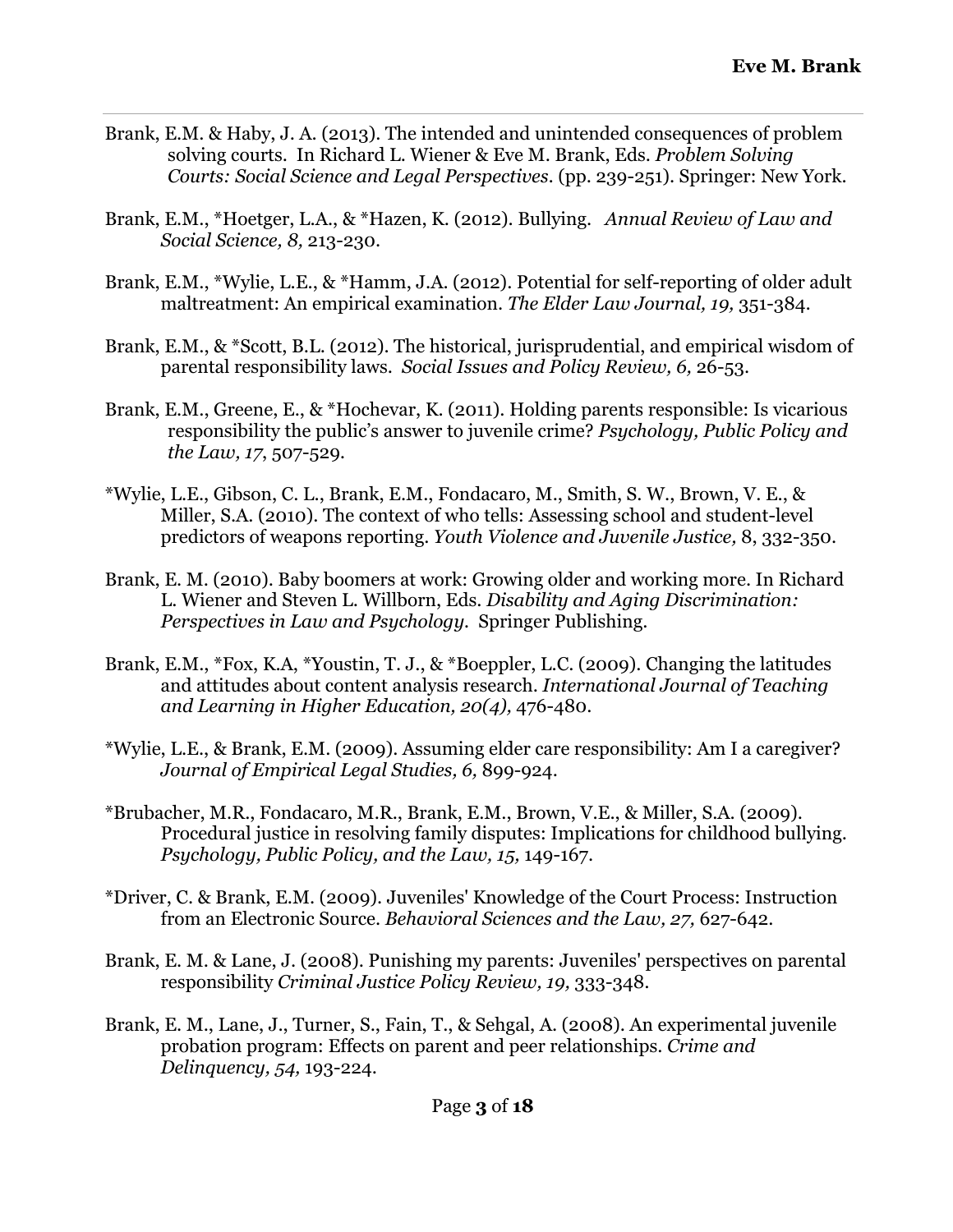- \*Stuart, J., Fondacaro, M., Miller, S., Brown, V., & Brank, E.M. (2008). Procedural justice in family conflict resolution and involvement with deviant peers among adolescents: The mediating influence of peer relations. *Journal of Youth and Adolescence, 37,*  674-684.
- Brank, E. M. (2007). Elder Research: Filling an important gap in psychology and law. *Behavioral Sciences and the Law, 25,* 701-716.
- Gover, A. R., Brank, E. M., & McDonald, J. M. (2007). A specialized domestic violence court in South Carolina: An example of procedural justice for victims and defendants. *Violence Against Women, 13,* 603-626.
- Brank, E. M., Woolard, J. L., Brown, V. E., Fondacaro, M., \*Luescher, J. L., \*Greig, R., & Miller, S. A. (2007). Will they tell? Weapons reporting by middle school youth. *Youth Violence and Juvenile Justice, 5,* 125-146*.*
- Daunic, A. P., Smith, S. W., Brank, E. M., & Penfield, R. D. (2006) Classroom based cognitive-behavioral intervention to prevent aggression: Efficacy and social validity. *Journal of School Psychology, 44(2),* 123-139*.*
- Brank, E. M., \*Hays, S.A., & Weisz, V. (2006). All parents are to blame (except this one): Global and specific attitudes toward parental responsibility*. Journal of Applied Social Psychology, 36,* 2670-2684.
- Fondacaro, M., Brank, E. M., \*Stuart, J. Villanueva-Abraham, S., \*Luescher, J., & \*McNatt, P. (2006). Procedural justice: Identity orientation, voice, ethnicity, and the perception of fairness in family conflict. *Journal of Youth and Adolescence*, *35,* 987- 997.
- Brank, E. M., \*Kucera, S. C., & \*Hays, S. A. (2005). Parental responsibility statutes: An organization and policy implications. *Journal of Law and Family Studies, 7,* 1-55.
- Brank, E. M., & Weisz, V. (2004). Paying for the crimes of their youth: Public support of parental responsibility laws. *Journal of Criminal Justice, 32,* 465-475.
- Brank, E.M., \*Williams, A.L., Ray, R.E., & Weisz, V. (2002). Parental compliance: Its role in termination of parental rights cases. *Nebraska Law Review, 80*, 335-353.

### **BOOK REVIEWS AND ENCYCLOPEDIA ENTRIES**

Hazen, K.P. & Brank, E.M. (*in press*). Juvenile Curfews. *Encyclopedia of Juvenile Delinquency and Justice.*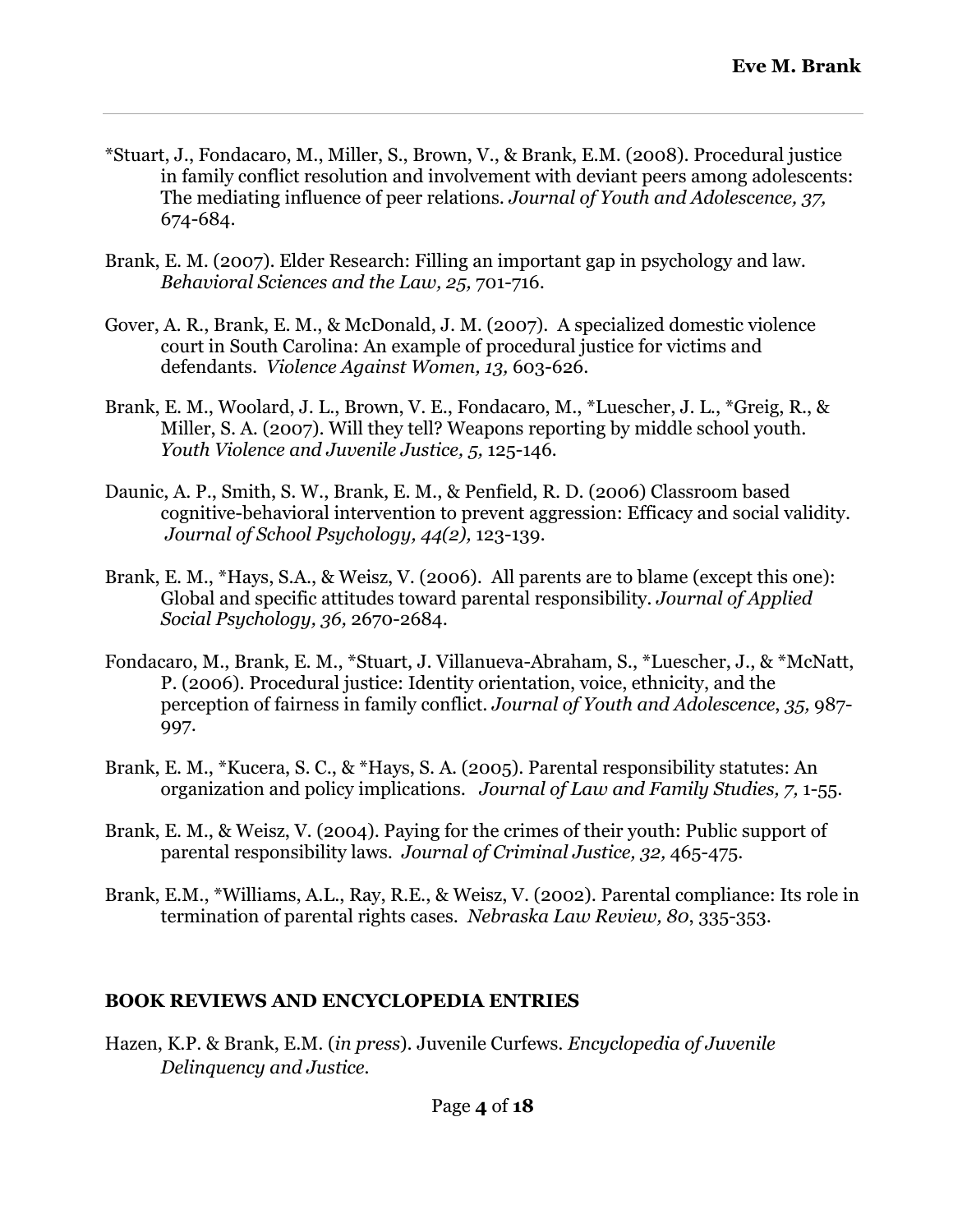- Brank, E.M. & \*Scott, L.B. (2014) Parental Responsibility for Juvenile's Acts. *The Encyclopedia of Criminology and Criminal Justice, 1-5.*
- Brank, E. M. & \*Hoetger, L. A. (2010). Review of *Public Opinion and Criminal Justice* by Jane Wood and Theresa Gannan (eds.), *Law and Society Review, 44,* 409-411

## **MANUSCRIPTS UNDER REVIEW (\*indicates student authors)**

- \*Strawhun, J., Swearer, S.M., \*Hoetger, L., & Brank, E. (*under review*). *Beyond Bullying: Predictors of College Campus Hazing Identification, Acceptability, and Intervention*
- \*Wylie, L.E., Brank, E.M., & Bornstein, B.H. *(under review). "Now Dear, What Do You Remember?" Patronizing Communication and Older Eyewitnesses' Memory Performance.*
- Piquero, N.L., \*Meitl, M. B., Brank, E.M., Woolard, J.L., Lanza-Kaduce, L. & Piquero, A. R. (*under* review). *Exploring Lawyer Misconduct: An Examination of the Self-Regulation Process.*

# **MEDIA (\*indicates student authors)**

- Greenfield, B. (2014). Parents to be held accountable for kids' graffiti in Chicago. *Yahoo Shine,* April 23, 2014 -- Provided comment on the law at the request of the author.
- Globe Editorial (2013). Punished for being a parent of a bully. *The Globe and Mail,* August 23, 2013 -- Provided comment on the law at the request of the editor.
- Neal, T.M.S., & Brank, E.M. (2014). Contemplative justice: Could mindfulness improve judicial decision-making? *Monitor on Psychology, 45(3),*26*.*
- \*Haby, J.A. & Brank, E.M. (2013). The role of anchoring in plea bargains. *Monitor on Psychology, 44(4),* 30.
- Brank, E.M., & \*Hussein, A. B. (2012). That's mine! Property division in divorce. *Monitor on Psychology, 43 (11),* 27.
- Brank, E.M. & \*Scott, L. B. (2012). Let's make a deal: The psychology of plea negotiations. *Monitor on Psychology, 43(4),* 31*.*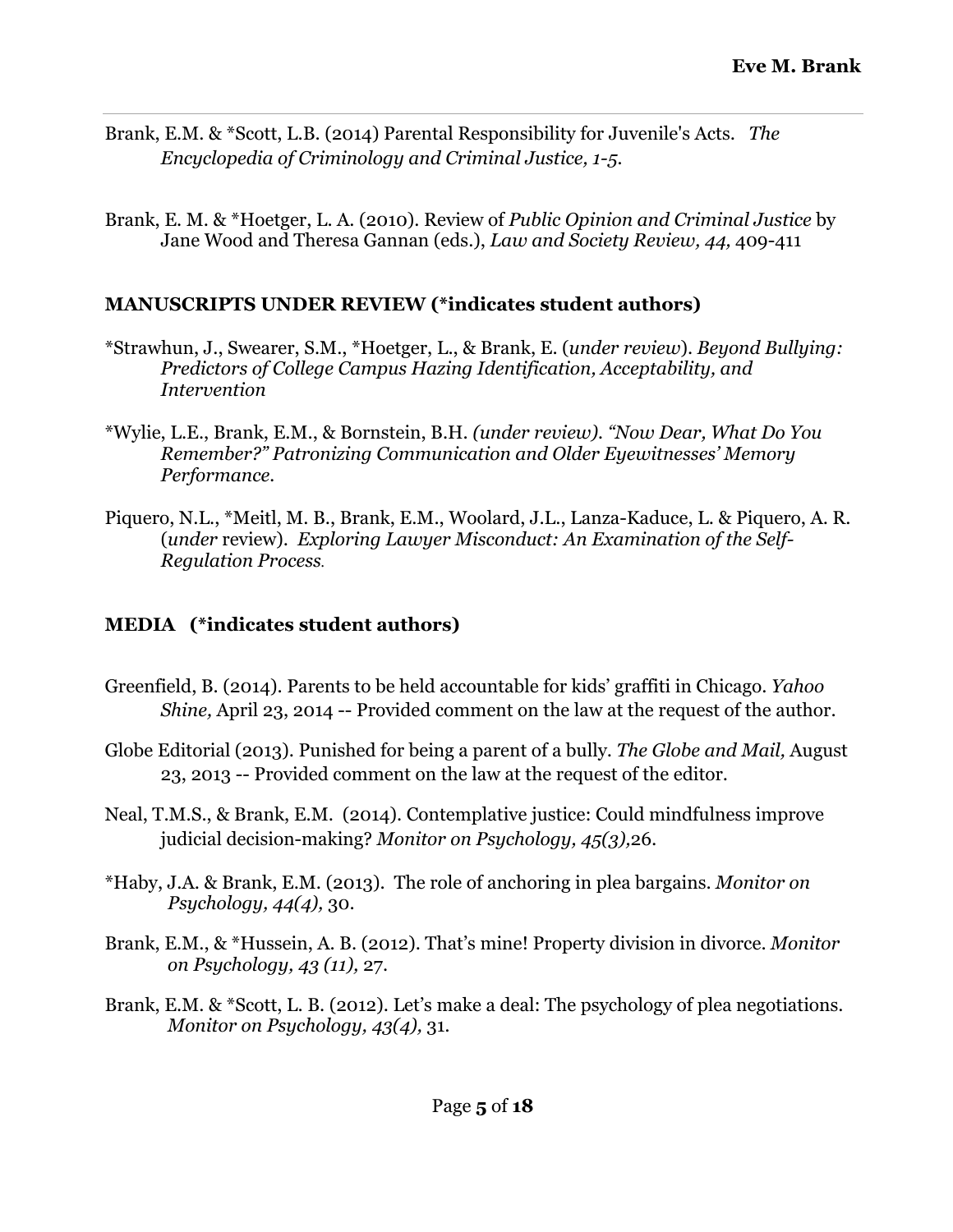- Brank, E.M. & \*Haby, J.A. (2011). Why not blame the parents? *Monitor on Psychology, 42(10),* 28.
- Brank, E.M. & \*Wylie, L.E. (2011). If you want a toy, eat your broccoli, *Monitor on Psychology, 42(4),* 22.
- Brank, E.M., & \*Scott., L.B. (2010). Violent video games: Are kids playing their hearts out? *Monitor on Psychology, 41(10),* 24.
- Brank, E.M., & \*Hoetger, L. A. (2010). Can an all-white jury be fair to a black man? *Monitor on Psychology, 41(4)*, 24.
- Brank, E.M. & \*Kulig, T*.* (2009). Honest, I provided honest services. *Monitor on Psychology, 40(10)*, 19.
- Brank, E.M. & \*Wylie, L.E. (2009). The next 'ism': Ageism and employment discrimination. *Monitor on Psychology, 40(4),* 22.
- Brank, E. M. (2007). Punish the 'social host'? Nassau's new law penalizes adults for allowing underage drinking, and not specifically parents. *Newsday*, July 15, 2007. – Editorial opinion written at the request of the editor.
- Horowitz, E. (2005). Mother of truant girl gets 60 days in jail. *Orlando Sentinel*, March 12, 2005 – Provided comment on the case at the request of the reporter.

#### **GRANTS AND CONTRACTS**

| 2013 | REU supplement to Consenting to Searches and the 4th Amendment:<br>Situated Social Cognition within the 'Totality of Circumstances' Analysis            |
|------|---------------------------------------------------------------------------------------------------------------------------------------------------------|
|      | Grant funded by the National Science Foundation (co-PI: Jennifer Groscup)                                                                               |
|      | $(\$14,168)$                                                                                                                                            |
| 2012 | Consenting to Searches and the 4th Amendment: Situated Social Cognition<br>within the 'Totality of Circumstances' Analysis Grant funded by the National |
|      | Science Foundation (co-PI: Jennifer Groscup) (\$199,990)                                                                                                |
| 2012 | Doctoral Dissertation Research: Vicarious Liability: The Underlying Roles of                                                                            |
|      | Blame and Collective Responsibility (Student: Leroy Scott) (\$9,577)                                                                                    |
| 2010 | Distinguished Lecturer Grant (Gary Wells visit, with Brian Bornstein).                                                                                  |
|      | University of Nebraska Research Council (\$2,000)                                                                                                       |
| 2010 | End-of-life care: Is procedural fairness the key to effective affective                                                                                 |
|      | forecasting? University of Nebraska Layman Foundation (\$10,000)                                                                                        |
| 2009 | The Society for the Psychological Study of Social Issues, Grants-in-Aid to                                                                              |
|      | study Older Eyewitnesses and Ageism (\$1,320)                                                                                                           |
| 2008 | Effectiveness of Parental Responsibility Laws, University of Nebraska Faculty                                                                           |
|      | Seed Grant (\$9,200)                                                                                                                                    |
| 2007 | Program Evaluation Contract for Operation Starting Line (\$5,000)                                                                                       |
|      | Page 6 of 18                                                                                                                                            |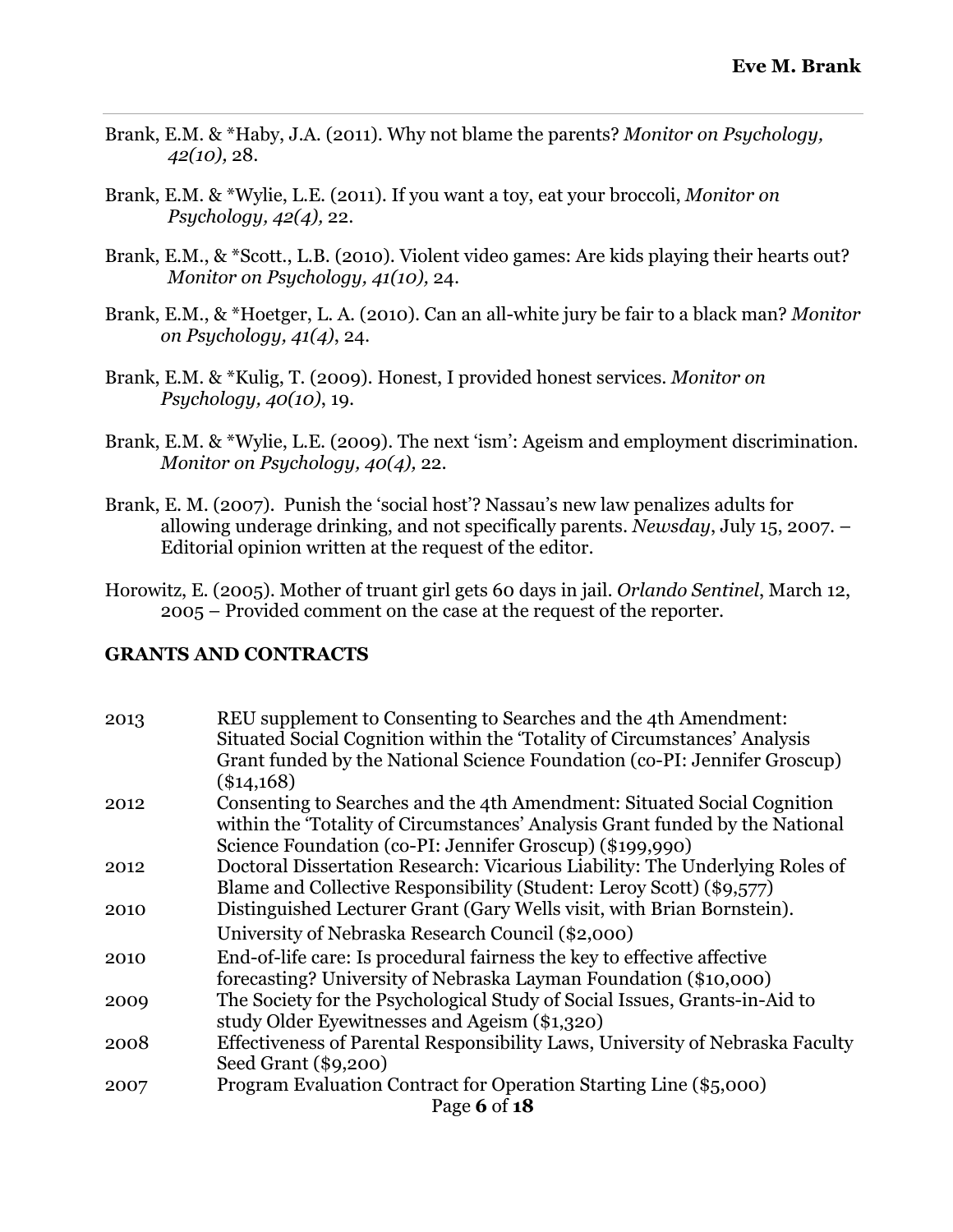| 2006 | Parents' Response to Parental Responsibility Laws, The Society for the    |
|------|---------------------------------------------------------------------------|
|      | Psychological Study of Social Issues, (\$2,000)                           |
| 2006 | The Interrelationship between Law, Psychology, and Medicine Regarding the |
|      | Decision to Care for Elderly Family Members, American Psychology-Law      |
|      | Society, Interdisciplinary Funding Award (\$5,000)                        |

### **PRESENTATIONS**

- Piquero, N. L., Meitl, M.B., Brank, E.M., Woolard, J.L., Lanza-Kaduce, L., & Piquero, A. (2014). *Exploring law Misconduct: An Examination of the Self-Regulation Process.* Paper presented at the annual meeting of the American Society of Criminology, San Francisco, California.
- Brank, E.M. & Wylie, L.E. (2014) *Effective affective forecasting in older adult care giving.* Paper presented at the annual meeting of Law and Society, Minneapolis, Minnesota.
- Groscup, J.L., Rivera, A., Hoetger, L.A., & Brank, E.M. (2014). *Give me a home where the drug sniffing dog doesn't roam: Privacy expectations for canine searches.* Paper presentation at the annual meeting of the American Psychology-Law Society, New Orleans, Louisiana.
- Brank, E.M., Groscup, J.L., & Hoetger, L.A. (2014). *I know what I know: The effect of knowledge on 4th Amendment rights.* Paper presentation at the annual meeting of the American Psychology-Law Society, New Orleans, Louisiana.
- Wylie, L.E., & Brank, E.M. (2014). *Who's to blame? Blame attributions and obesity-related public health policy.* Paper presentation at the annual meeting of the American Psychology-Law Society, New Orleans, Louisiana.
- Haby, J.A., Blumenthal, J.A., & Brank, E.M. (2014). *System factors in a "system pleas."*  Paper presentation at the annual meeting of the American Psychology-Law Society, New Orleans, Louisiana.
- Deo, I., Diebel, E., Sachs, L., Tsao, E., Marshal, E., Brank, E.M, & Groscup, J.L. (2014). *Search and seizure: Privacy expectations for electronic activity on personal and work devices.* Paper presentation at the annual meeting of the American Psychology-Law Society, New Orleans, Louisiana.
- Marshall, E., Groscup, J.L., & Brank, E.M. (2014). *I probably shouldn't say this on my work email but… privacy expectations for electronic communications in a work situation.* Paper presentation at the annual meeting of the American Psychology-Law Society, New Orleans, Louisiana.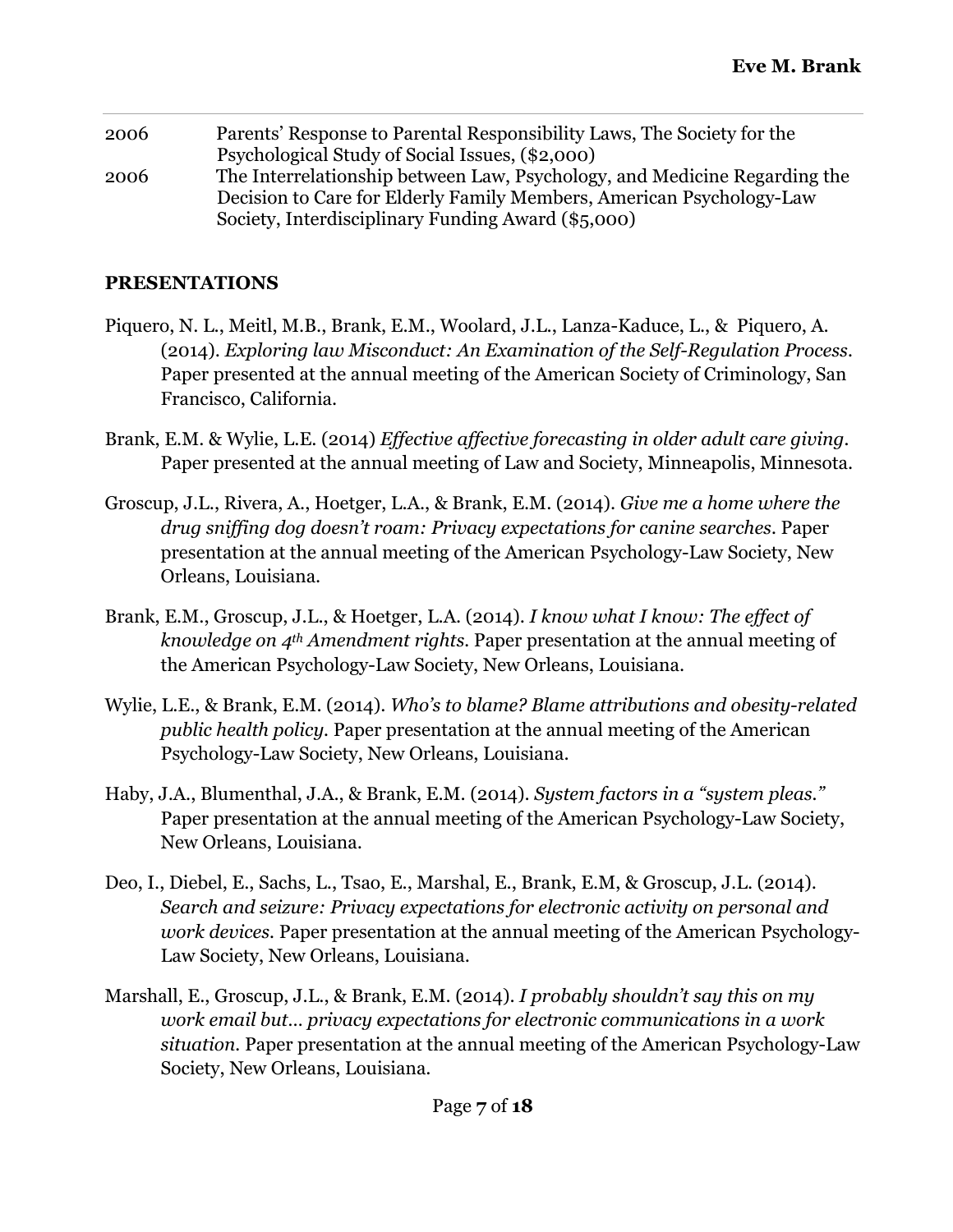- Wylie, L.E., & Brank, E.M. (2014). *Attributional framing effects of blame-based obesity policies*. Poster presented at the Law-Psychology preconference of the Society for Personality and Social Psychology, Austin, Texas.
- Scott, L.B., & Brank, E.M. (2014). *The role of blame in a blameless legal doctrine.* Poster presented at the Law-Psychology preconference of the Society for Personality and Social Psychology, Austin, Texas.
- Haby, J.A., Blumenthal, J.A., & Brank, E.M. (2014) *Risky business: The role of risk aversion in plea decision-making.* Poster presented at the Law-Psychology preconference of the Society for Personality and Social Psychology, Austin, Texas.
- Brank, E.M. Groscup, J.L., & Hoetger, L.A. (2014). *Is the law embodied? The effects of embodiment on consent to search.* Invited paper presentation at the Law-Psychology preconference of the Society for Personality and Social Psychology, Austin, Texas.
- Hoetger, L.A., Groscup, J. L., & Brank, E.M (2014). *Greater than the sum of its parts: situated social cognition, warning of rights, and legal training in a Fourth Amendment voluntariness of consent evaluation.* Poster presented at the Law-Psychology preconference of the Society for Personality and Social Psychology, Austin, Texas.
- Strawhun, J., Swearer, S.M., Hoetger, L., & Brank, E. (2013). *Beyond School Bullying: The Relationship between Moral Disengagement, Mental Health Status, and Campus Hazing*. Poster presented at the annual convention of the American College Counseling Association, New Orleans, Louisiana.
- Strawhun, J., Schwartz, H., Hoetger, L., Swearer, S.M., & Brank, E. (2013). *Coerced cognitions: The influence of moral disengagement and bullying in predicting hazing acceptability.* Poster presented at the annual conference of the Association for Behavioral and Cognitive Therapies, Nashville, Tennessee.
- Hoetger, L.A., Brank.E.M., & Levett, L. M. (2013). *Where have I heard that one before? humor and pre-trial publicity.* Poster presented at the annual meeting of the American Psychology-Law Society, Portland, Oregon.
- Haby, J. A., & Brank, E.M. (2013). *The "weight" of older adult guardianship reform on the judiciary.* Poster presented at the annual meeting of the American Psychology-Law Society, Portland, Oregon.
- Hoetger, L. A., Brank, E.M., & Groscup, J.L. (2013). *But you didn't tell me that! The role of warnings in consents to search.* Paper presented at the annual meeting of the American Psychology-Law Society, Portland, Oregon.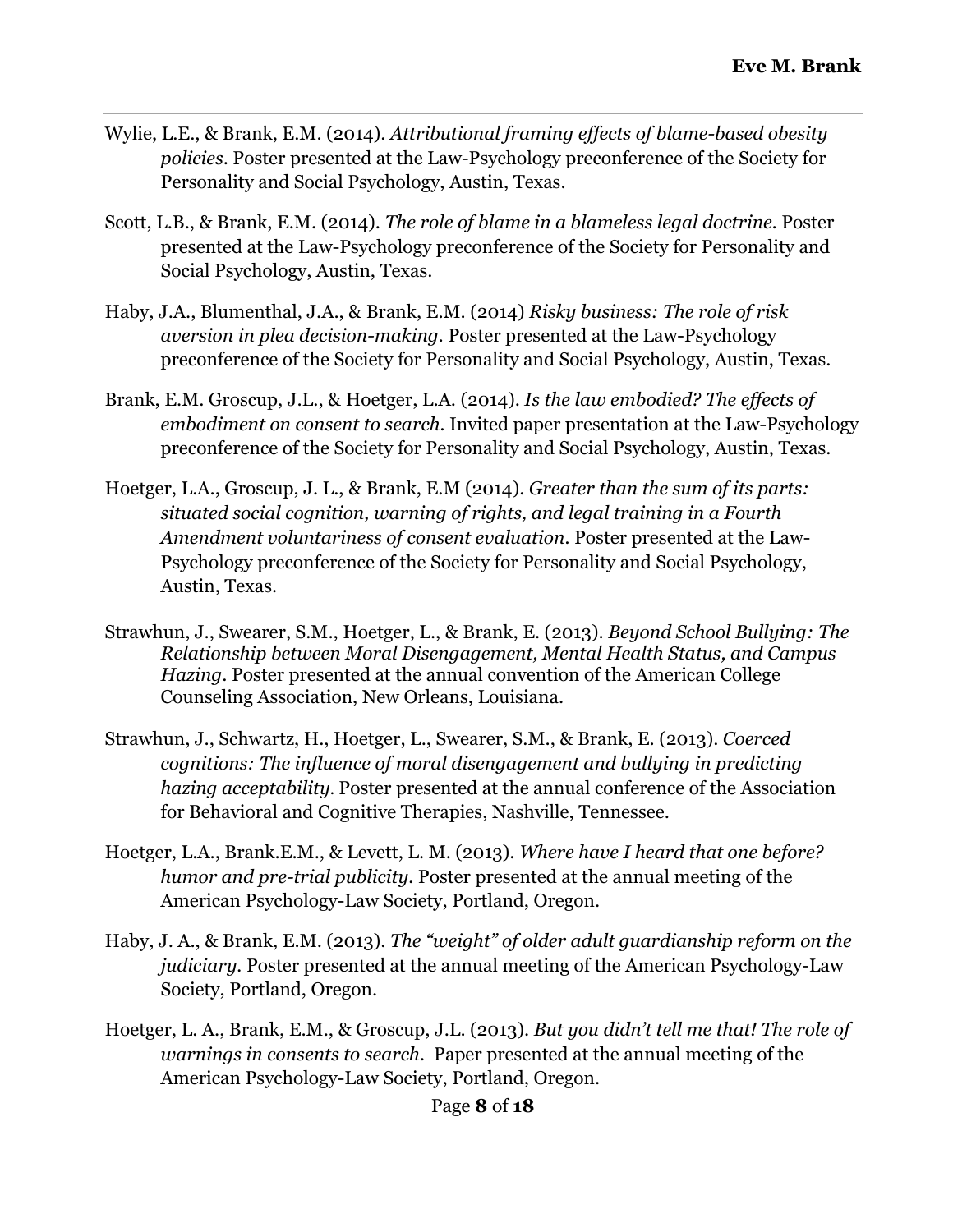- Wylie, L.A., Bergt, S.D., Brank, E.M., & Bornstein, B.H. (2013). *The own race bias in older and younger adults.* Poster presented at the annual meeting of the American Psychology-Law Society, Portland, Oregon.
- Scott, L. B., & Brank, E.M. (2013). What you did should be illegal! Distinguishing blameworthiness from legal responsibility. Paper presented at the annual meeting of the American Psychology-Law Society, Portland, Oregon.
- Hoetger, L. A., Brank, E.M., & Groscup, J.L. (2012). *I need wide, open spaces: situated social cognition and perceptions of fourth amendment searches*. Paper presented at the annual meeting of the American Psychology-Law Society, San Juan, Puerto Rico.
- Wylie, L.E., Brank, E.M., & King, C.M. (2012). Incompetent and dangerous? The Stereotype Content Model and involuntary outpatient commitment. Poster presented at the annual meeting of the American Psychology-Law Society, San Juan, Puerto Rico.
- Bergt, S.D., Wylie, L.E., Brank, E.M., & Bornstein, B.H. (2012). *A comparison of the otherrace bias in older adults and younger adults.* Poster presented at the annual meeting of the American Psychology-Law Society, San Juan, Puerto Rico.
- Hazen, K.P., Hoetger, L.A., & Brank, E.M. (2012) *Why do third-party observers choose to report peer versus sibling bullying incidents?* Poster presented at the annual meeting of the American Psychology-Law Society, San Juan, Puerto Rico.
- Scott, B.L., & Brank, E.M. (2012). *"Get a hold of your kids before we have to!" Using parental responsibility laws to curb juvenile crimes.* Poster presented at the annual meeting of the American Psychology-Law Society, San Juan, Puerto Rico.
- King, C.M., Wylie, L. E., Brank, E.M.& Heilbrun, K. (2012). *Forensic usage of the paraphilia not otherwise specified, nonconsent, diagnosis: a case law survey.* Presentation presented at the annual meeting of the American Psychology-Law Society, San Juan, Puerto Rico.
- Haby, J. & Brank, E.M. (2012). *Who knows best? Views from the judiciary on guardianship for older adults.* Poster presented at the annual meeting of the American Psychology-Law Society, San Juan, Puerto Rico.
- Wylie, L.E., Brank, E.M., & Bornstein, B. (2011). *Patronizing communication toward older eyewitnesses.* Paper presented at the annual meeting of the American Psychology-Law Society, Miami, Florida.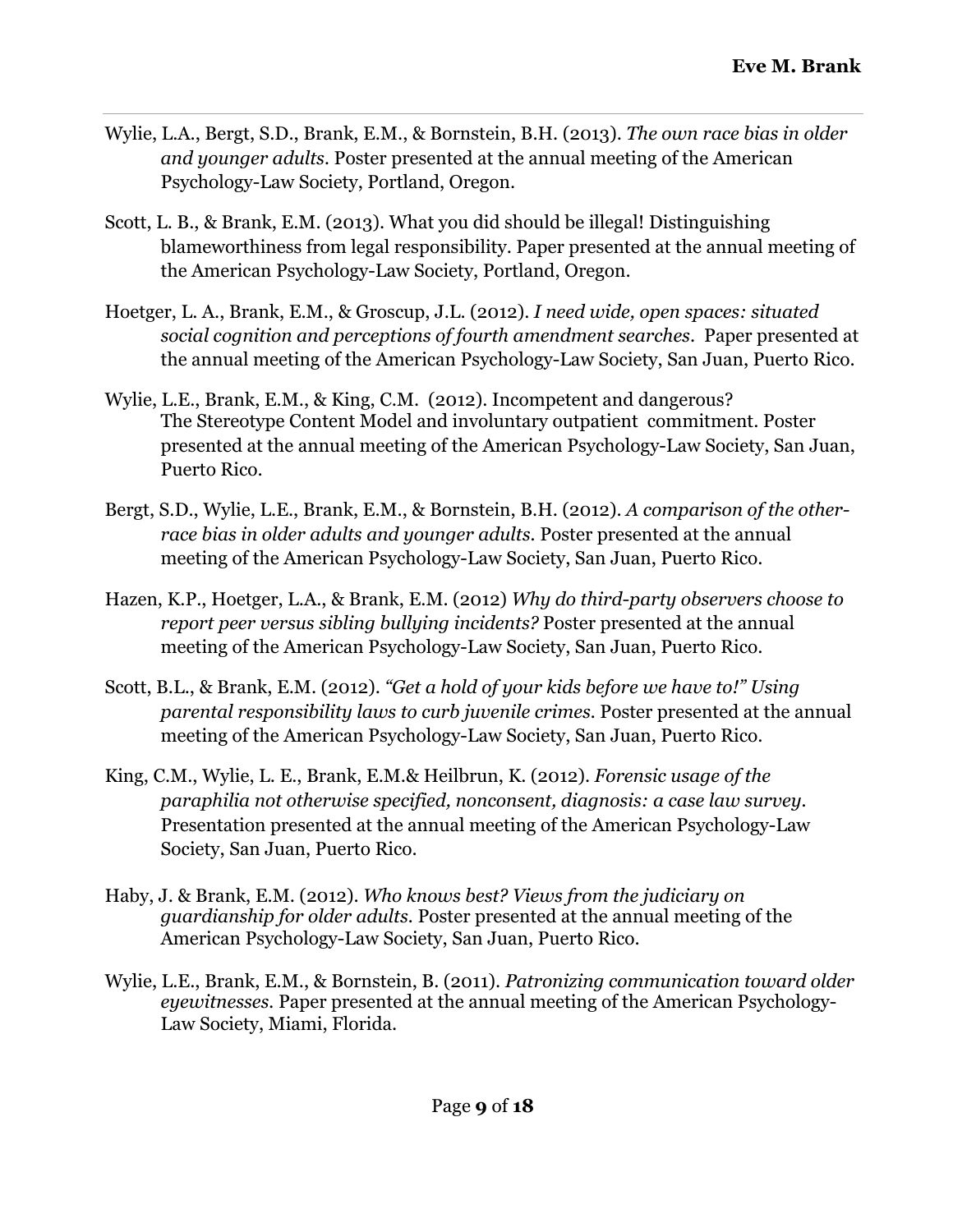- Scott, B.L., Wylie, L.E., & Brank, E.M. (2011). *Praise, blame, and legal responsibility: Asymmetries of elder versus child care and abuse.* Paper presented at the annual meeting of the American Psychology-Law Society, Miami, Florida
- Hoetger, L.A., Wylie, L.E., & Brank, E.M. (2011). *Blame the parents: Law enforcement officers' and prosecuting attorneys' perceptions of juvenile delinquency.* Paper presented at the annual meeting of the American Psychology-Law Society, Miami, Florida
- Hamm, J., Wylie, L.E., Brank, E.M., & Tomkins, A. (2011). *Measuring elder trust in the courts and police: Implications for elder abuse reporting.* Paper presented at the annual meeting of the American Psychology-Law Society, Miami, Florida.
- Brank, A. S., & Brank, E.M. (2010). *Is it dementia or ageism?* Presentation for the Nebraska Bar Association.
- Childress-Beatty, L., McGarrah, N.A., Piechowski, L.D., Brank, E.M. (2010). *Common Ethical and Legal Dilemmas---Psychologists, Families, and Divorce Wars*. Symposium presented at the annual convention of the American Psychological Association, San Diego, California.
- Lopez, D. D., Wylie, L.E., & Brank, E. M. (2010, August) *Effects of stress and stereotype threat on older eyewitnesses.* Poster presented at the annual convention of the American Psychological Association, San Diego, California.
- Brank, E.M., Wylie, L.E., & Nielsen, B. L. (2010, August). *Can juvenile law teach us anything about elder caregiving?* Invited address given at the annual convention of the American Psychological Association, San Diego, California.
- Brank, E.M., Hoetger, L.A., Tallon, J.A., Brown, M., & Winter, R. (2010, June). *Recent and upcoming Supreme Court cases: What you should know.* Symposium presented at the biennial meeting of the Society for the Psychological Study of Social Issues, New Orleans, Louisiana.
- Brank, E. M., & Scott, L. (2010, June). *Unanticipated legal consequences: Caring for children and older adults*. Interactive discussion presented at the biennial meeting of the Society for the Psychological Study of Social Issues, New Orleans, Louisiana.
- Brank, E. M. & Wylie, L. E. (2010, March). *Diverging views about giving and receiving elder care.* Paper to be presented at the annual meeting of the American Psychology-Law Society, Vancouver, Canada.
- Wylie, L.E, & Brank, E.M. (2010, March). *Patronizing communication toward older eyewitnesses.* Poster presented at the annual meeting of the American Psychology-Law Society, Vancouver, Canada.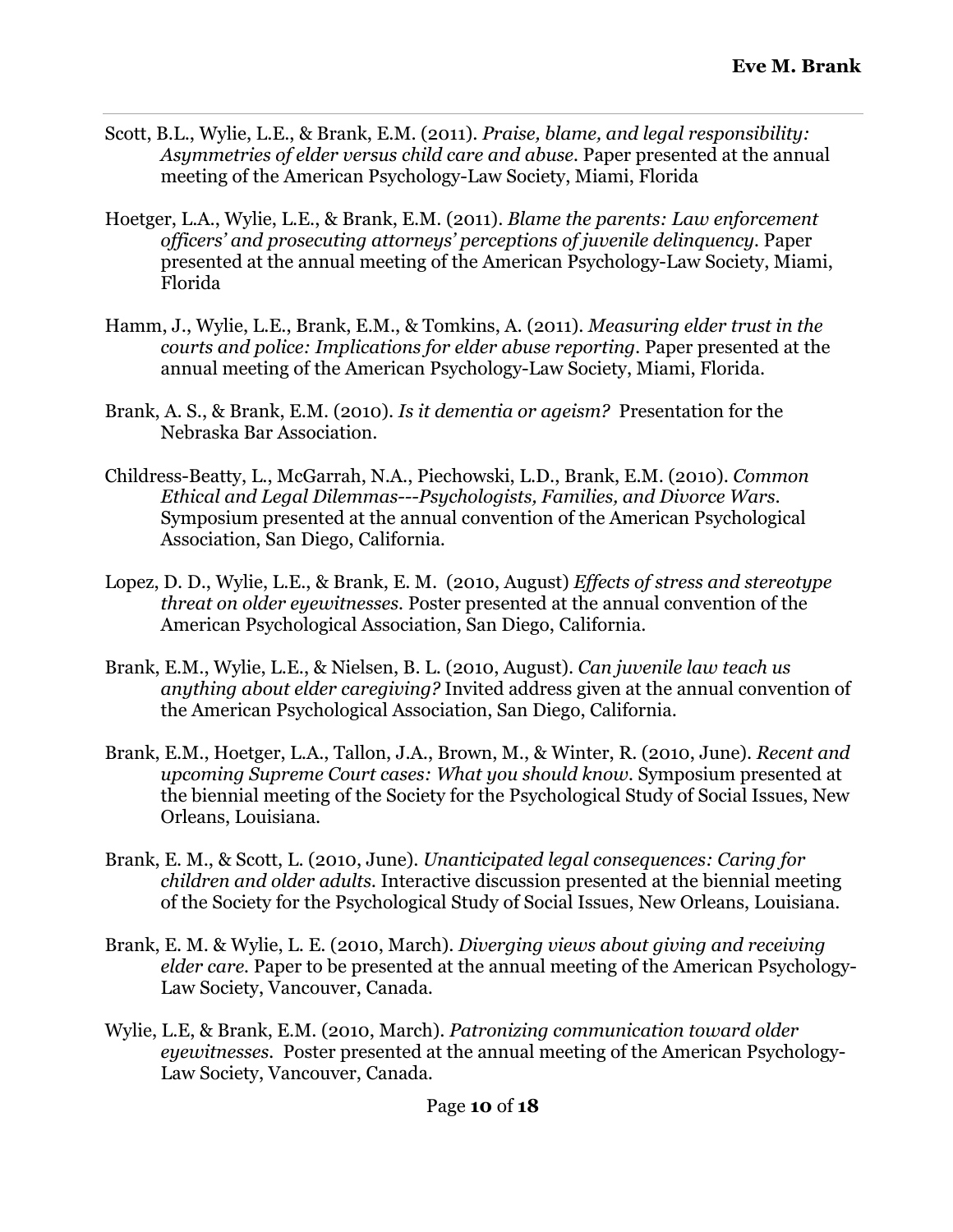- King, C. M., Wylie, L.E., & Brank, E.M. (2009, August). *Please talk to me: Benefits of elders and caregivers discussing their living situations.* Poster presented at the American Psychological Association annual Convention, Toronto, Canada.
- Wylie, L.E., & Brank, E.M. (2009, June). *Unintentional neglect: Where does autonomy end/paternalism begin?* Presentation given at the annual Heartland Regional Conference on Aging, Lincoln, Nebraska.
- Wylie, L.E. & Brank, E.M. (2009, March). *Am I a caregiver? Perspectives from an experiment and interviews.* Paper presented for a symposium at the annual meeting of the American Psychology-Law Society, San Antonio, Texas.
- Pearce, M.W., Brank, E.M., Groscup, J., & Wiener, R.L. (2009, March). *Emotion, judgment, and punitive sanctions: Expressions of vengefulness and institutions of social control.* Paper presented at the annual meeting of the American Psychology-Law Society, San Antonio, Texas.
- Brank, E.M., & Wylie, L.E. (2008, September). *Assuming elder care responsibilities.* Paper presented the Conference on Empirical Legal Studies, Ithaca, New York.
- Brubacher, M., Fondacaro, M, Miller, S., Brown, V., & Brank, E.M. (2008, March). *Procedural justice, family conflict, and implications for childhood bullying. Paper* presented at the annual meeting of the American Psychology-Law Society, Jacksonville, Florida.
- Kolnes, A. & Brank, E. M. (2008, March). *Racing against the clock: An examination of a curfew ordinance that holds parents accountable.* Poster presented at the annual meeting of the American Psychology-Law Society, Jacksonville, Florida.
- Driver, C. & Brank, E.M. (2008, March). *One state's attempt to increase juvenile knowledge of the court process.* Paper presented at the annual meeting of the American Psychology-Law Society, Jacksonville, Florida.
- Wylie, L.E., Zaprir, O. & Brank, E.M. (2008). *Assuming elder care responsibility: Am I a caregiver?* Poster presented at the annual meeting of the American Psychology-Law Society, Jacksonville, Florida.
- Kolnes, A., Frazier, C., Brank, E.M., & Driver, C. (2007, November). *Using Black's Law to explain juvenile disposition disparities.* Paper presented at the American Society of Criminology annual Meeting, Atlanta, Georgia.
- Driver, C., & Brank, E. M. (2006, November). *An evaluation of one state's attempt to improve juvenile comprehension of the court process.* Paper presented at the American Society of Criminology annual Meeting, Los Angeles, California.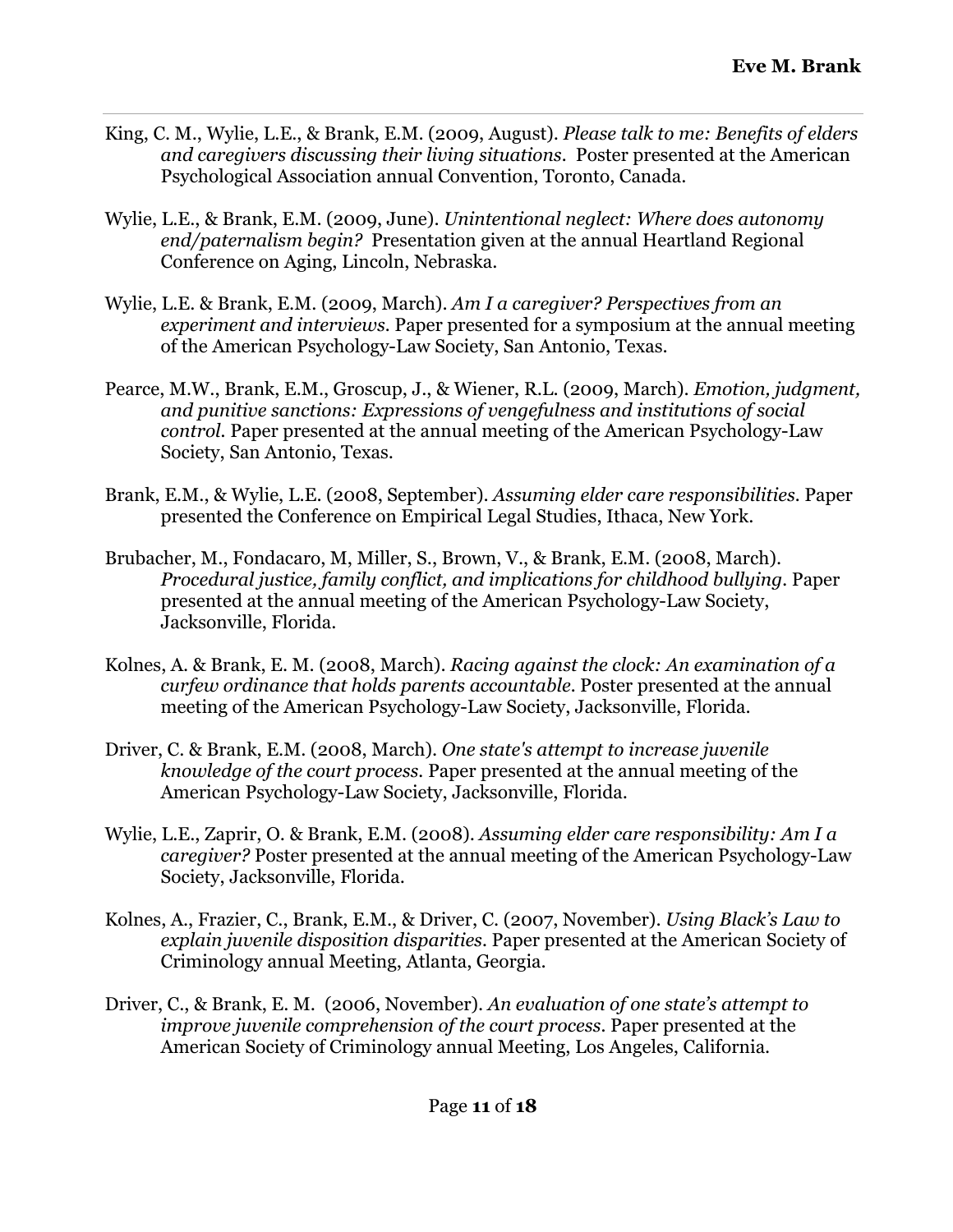- Brank, E. M. (2006, July). *Conceptualizing parental responsibility laws in the larger context of family and juvenile law.* Paper presented at the Law and Society Association annual Meeting, Baltimore, Maryland.
- Hochevar, K., Greene, E., & Brank, E. M. (2006, March). *How far does causation extend? To the parents of errant youth?* Paper presented for a symposium at the annual meeting of the American Psychology and Law Society, St. Petersburg, Florida.
- Brank, E. M., Lane, J., Turner, S., Fain, T., & Sehgal, A. (2006, March). *An experimental juvenile probation program: Effects on parent and peer relationships.* Paper presented for a symposium at the annual meeting of the American Psychology and Law Society, St. Petersburg, Florida.
- Driver, C., & Brank, E. M**.** (2006, March). *An evaluation of one state's attempt to improve juvenile comprehension of the court process*. Poster presented at the annual meeting of the American Psychology and Law Society, St. Petersburg, Florida.
- Brank, E. M., & Johnson, K. M. (2005, November). *Parents are to blame, unless the parent is me: Self-interest and parental responsibility laws.* Paper presented at the American Society of Criminology annual Meeting, Toronto, Canada.
- Daunic, A. P., Smith, S. W., Penfield, R., & Brank, E. (2005, August). *Behavior management in the elementary inclusive classroom: Effects of a social problemsolving intervention.* Paper presented at the ISEC2005 - Inclusive and Supportive Education Congress, International Special Education Conference, Glasgow, Scotland.
- Brank, E. M., Woolard, J. L., Brown, V. E., Luescher, J. L., Greig, R., & Miller, S. A. (2005, March). *Will they tell? Weapons reporting by middle school youth.* Paper presented at the annual meeting of the American Psychology and Law Society, La Jolla, California.
- Brank, E.M., Hays, S.A., Puckett, J.N., & Brainard, R. (2004, March). *Public Perception of Parental Responsibility: Blame, Responsibility, and Punishment*. Paper presented at the annual meeting of the American Psychology and Law Society, Scottsdale, Arizona.
- Brank, E.M., & Hays, S.A. (2003, November). *Current perspectives and support for parental responsibility laws.* Poster presented at the American Society of Criminology annual Meeting, Denver, Colorado.
- Brank, E.M. (2003, July). *Global versus specific attitudes related to parental responsibility laws.* Paper presented at the International Conference of Psychology and Law, Edinburgh, Scotland.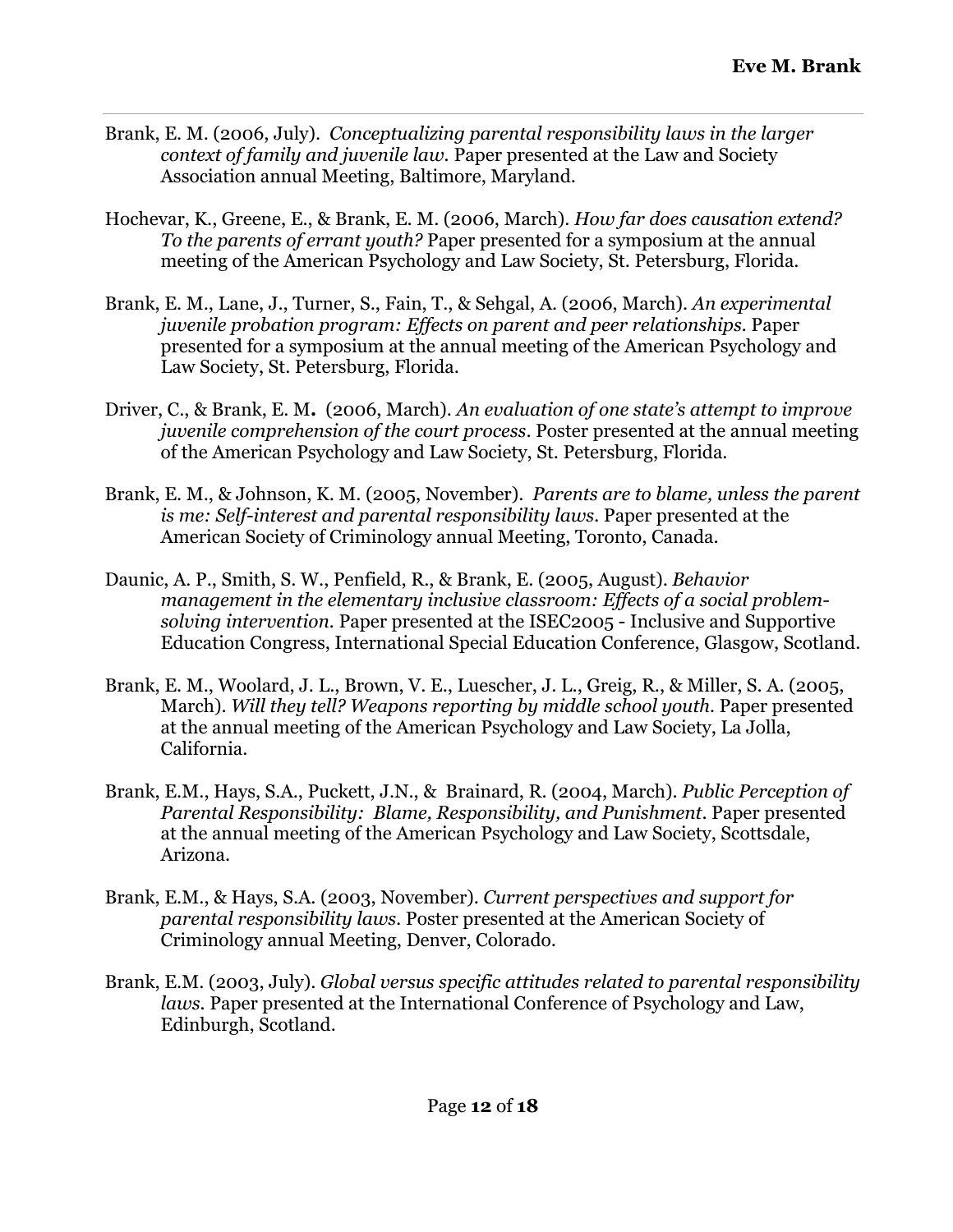- Williams, A.L., Weisz, V., & Brank, E.M. (2003, July). *An evaluation of Family Group Conferencing in Nebraska*. Paper presented at the International Conference of Psychology and Law, Edinburgh, Scotland.
- Brank, E.M. (2002, March). *Paying for the crimes of their children: Public support*. Paper presented at the annual meeting of the American Psychology and Law Society, Austin, Texas.
- Brank, E.M., & Carsten, S. (2002, March). *Legislative developments of parental responsibility laws*. Poster presented at the annual meeting of the American Psychology and Law Society, Austin, Texas.
- Penrod, S., Patry, M. W., O'Neil, K., & Brank, E. M. (2000, September). *Problems with jury decision making in death penalty cases*. Paper presented at International Society for Justice Research, Tel Aviv, Israel.
- Brank, E.M., & Pearce, M.W. (2000, March). *Paying for the crimes of their youth: Should parents be criminally liable?* Poster presented at the biennial meeting of the American Psychology and Law Society, New Orleans, Louisiana.
- Bottoms, B., Levine, M., Portman, S., Reppucci, N.D., & Wilcox, B. (2000, March). E.M. Brank (Chair), *The non-experimental, but socially important, world of child welfare: What does law/psychology have to offer?* Symposium conducted at the biennial meeting of the American Psychology and Law Society, New Orleans, Louisiana.
- Volanges, C., Brank, E.M., & Penrod, S.D. (2000, March). *Juveniles and the death penalty: The issue of age.* Poster presented at the biennial meeting of the American Psychology and Law Society, New Orleans, Louisiana.
- Pearce, M.W., Brank, E.M., & Carsten, S. (2000, March). *Condemnation and juvenile justice: An analysis of the juvenile court waiver process*. Paper presented at the biennial meeting of the American Psychology and Law Society, New Orleans, Louisiana.
- Brank, E.M., Weisz, V., Cooper, M., & Williams, A. (1999, July). *Attorney decision making regarding termination of parental rights*. Poster presented at the joint meeting of the European Association of Psychology and Law and the American Psychology and Law Society, Dublin, Ireland.
- Claussen-Shultz. A., Brank, E.M., O'Neil, K., Patry, M., & Penrod, S. (1999, July). *Death penalty decision making: Improving juror comprehension and use of death penalty instructions.* Paper presented at the joint meeting of the European Association of Psychology and Law and the American Psychology and Law Society, Dublin, Ireland.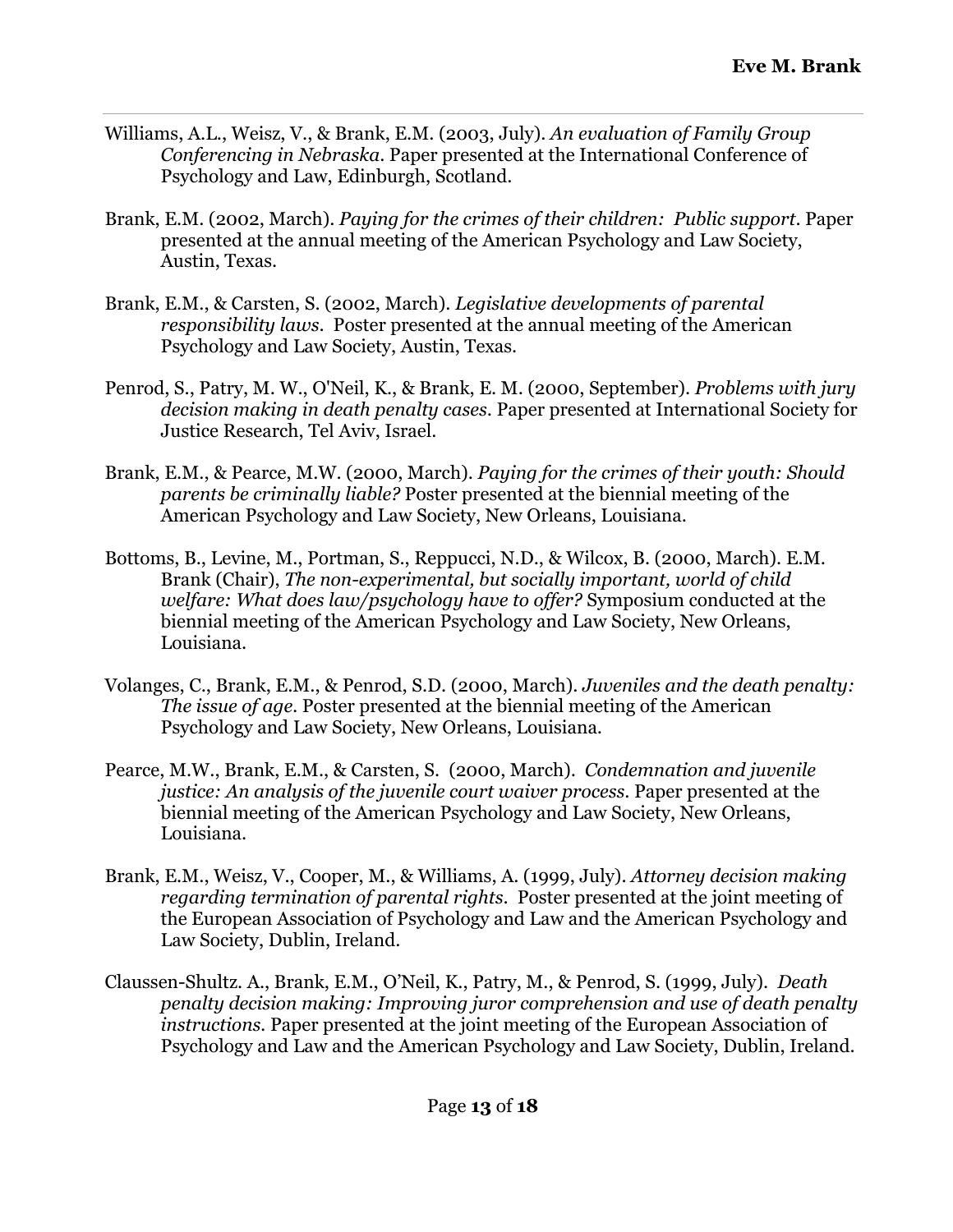- Brank, E.M., Weisz, V., Williams, A., & Ray, R. (1999, July). *Community systems' response to the investigation and prosecution of child sexual abuse*. Poster presented at the joint meeting of the European Association of Psychology and Law and the American Psychology and Law Society, Dublin, Ireland.
- Brank, E. M., Studebaker, C., Penrod, S., Claussen-Shultz, A., & Garven, S. (1999, July). *Influence of aggravating and mitigating factors in capital sentencing: A nationwide survey of US attorneys*. Paper presented at the joint meeting of the European Association of Psychology and Law and the American Psychology and Law Society, Dublin, Ireland.
- Penrod, S. Patry, M. W., & Brank, E. M. (July, 1999). *Death penalty decision making: Evaluating the Supreme Court's decision in Buchanan v. Angelone.* Paper presented at the joint meeting of the European Association of Psychology and Law and the American Psychology and Law Society, Dublin, Ireland.
- Brank, E. M., Studebaker, C., Penrod, S., Claussen-Shultz, A. & Garven, S. (1999, June). *Prosecution and defense perspectives on aggravating and mitigating factors in capital sentencing: A national survey of capital case attorneys*. Paper presented at the American Society for Trial Consultants, San Diego, California.
- Patry, M.W., Brank, E. M., & Penrod, S.D. (1998, August). *Death penalty decision making: Judge, jury and attorney perspectives*. Paper presented at the 24th International Congress of Applied Psychology, San Francisco, California.
- Patry, M.W., Brank, E. M., & Penrod, S. D. (1998, March). *The death equation: Exploring jury decision making in death penalty cases.* Poster presented at the biennial meeting of the American Psychology and Law Society, Redondo Beach, California.
- Leonard, E. M. (1996, April). *Where have all the seconds gone? Time estimation of delinquent and nondelinquents*. Paper presented at the National Conference on Undergraduate Research, Asheville, North Carolina.
- Leonard, E. M. (1996, March). *Where have all the seconds gone? Time estimation of delinquent and nondelinquents.* Poster presented at the annual convention of the South Eastern Psychological Association, Savannah, Georgia.

### **HONORS**

| 2012 | Enhancing Research Excellence Recipient, College of Arts and Sciences,<br>University of Nebraska |
|------|--------------------------------------------------------------------------------------------------|
| 2007 | Teacher of the Year Award, College of Liberal Arts and Sciences, University of<br>Florida        |
| 2002 | Anderson/College of Liberal Arts and Sciences Scholar Faculty Honoree,<br>University of Florida  |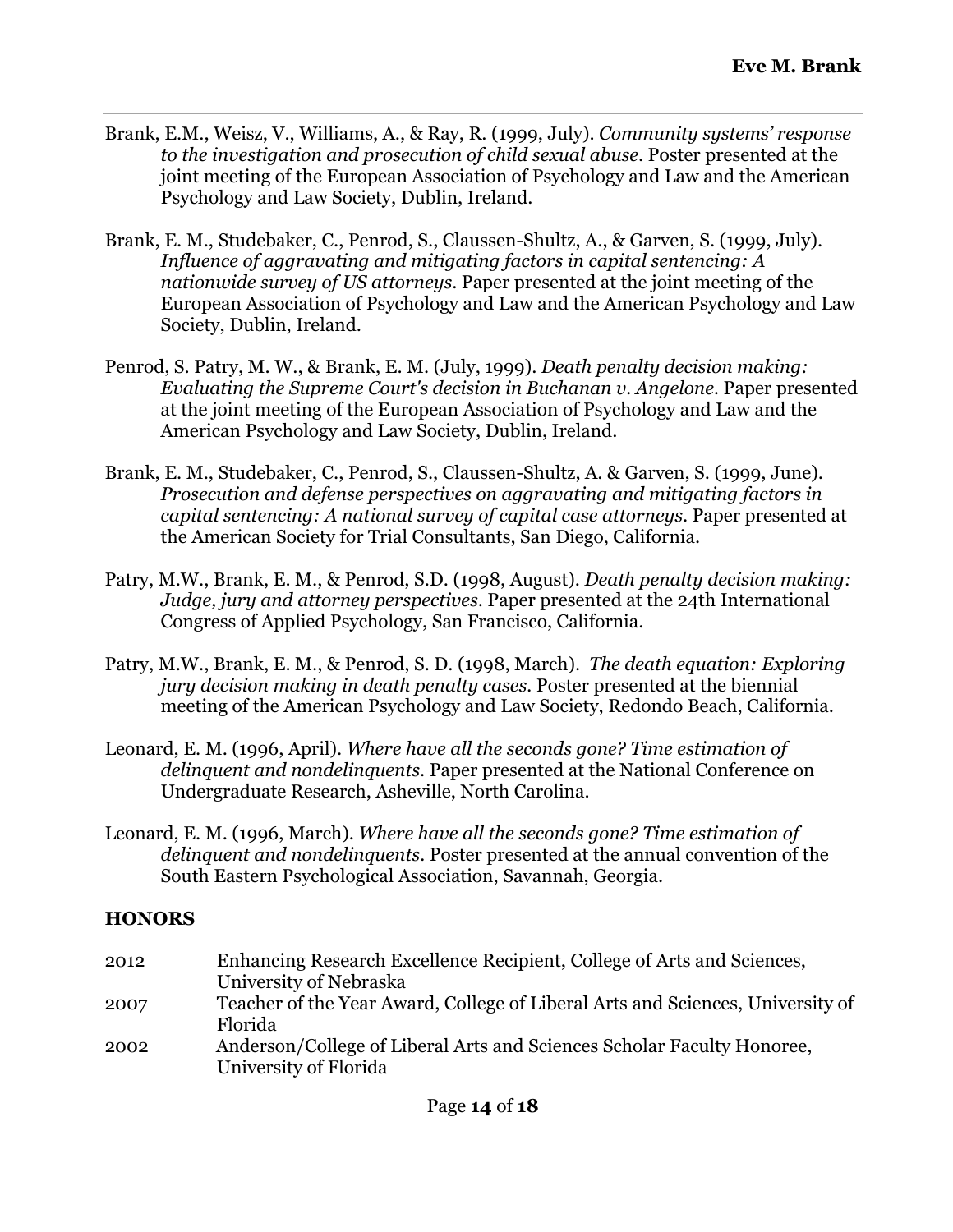| 2001 | American Psychology-Law Society Dissertation Competition, Third Place         |
|------|-------------------------------------------------------------------------------|
| 1999 | CALI Award for Future Excellence in Family Law Practice, University of        |
|      | Nebraska, College of Law                                                      |
| 1999 | CALI Award for Future Excellence in Client Counseling, University of          |
|      | Nebraska, College of Law                                                      |
| 1996 | Lane Foundation Scholarship, University of Nebraska, College of Law           |
| 1996 | Jacksonville University Homecoming Queen                                      |
| 1996 | National Order of Omega Graduate School Scholarship                           |
| 1996 | Student of the Year, College of Arts and Sciences, Jacksonville University    |
| 1996 | University Award for Outstanding Participation and Service in Extracurricular |
|      | Activities, Jacksonville University                                           |
|      |                                                                               |

## **DEPARTMENT, CAMPUS, COMMUNITY, AND PROFESSIONAL SERVICE**

| 2014-present | College of Arts and Sciences, Dean's Executive Committee                  |
|--------------|---------------------------------------------------------------------------|
| 2012-present | Nebraska Supreme Court Commission on Guardianships and                    |
|              | Conservatorships                                                          |
| 2012-present | College of Arts and Sciences, Committee for Student Academic Distinction, |
|              | Awards and Appeals, University of Nebraska                                |
| 2012-present | Peer Review of Teaching, Advanced Group Leader, University of Nebraska    |
| 2012-present | Sheridan Lutheran Church of Lincoln, Council Member                       |
| 2011-present | Associate Chair, Department of Psychology, University of Nebraska         |
| 2011-present | American Psychology-Law Society (APA, Div. 41), Treasurer                 |
| 2009-present | Society for the Psychological Study of Social Issues (APA, Div. 9), Court |
|              | <b>Watch Committee Chair</b>                                              |
| 2008-present | Participant Volunteer Network UNL (Older adult participant pool),         |
|              | Coordinator                                                               |
| 2008-2011    | American Psychology-Law Society (APA, Div. 41), Secretary                 |
| 2008         | American Psychology-Law Society (APA, Div. 41), Member-at-Large           |
|              | (completed another person's term)                                         |
| 2008-2010    | American Psychology-Law Society (APA, Div. 41), Conference Advisory       |
|              | Committee                                                                 |
| 2008-2010    | American Psychological Association, Committee on Legal Issues Member      |
|              | and Chair                                                                 |
| 2007-2008    | University of Florida Faculty Senate, Senator                             |
| 2007-2008    | Creekside Community Church of Gainesville, Deacon                         |
| 2006-2008    | American Psychology-Law Society (APA, Div. 41) Conference Co-Chair,       |
|              | 2008 Conference                                                           |
| 2005-2008    | American Psychology-Law Society (APA, Div. 41) Dissertation Awards        |
|              | <b>Committee Chair</b>                                                    |
| 2004-2008    | Graduate Committee, Department of Criminology, Law and Society            |
| 2004-2008    | Faculty Advisor, Preview (New Student Orientation), University of Florida |
| 2004-2006    | College of Liberal Arts and Sciences Nominations Committee                |
| 2001-2002    | Curriculum Committee, Department of Statistics, University of Florida     |
|              |                                                                           |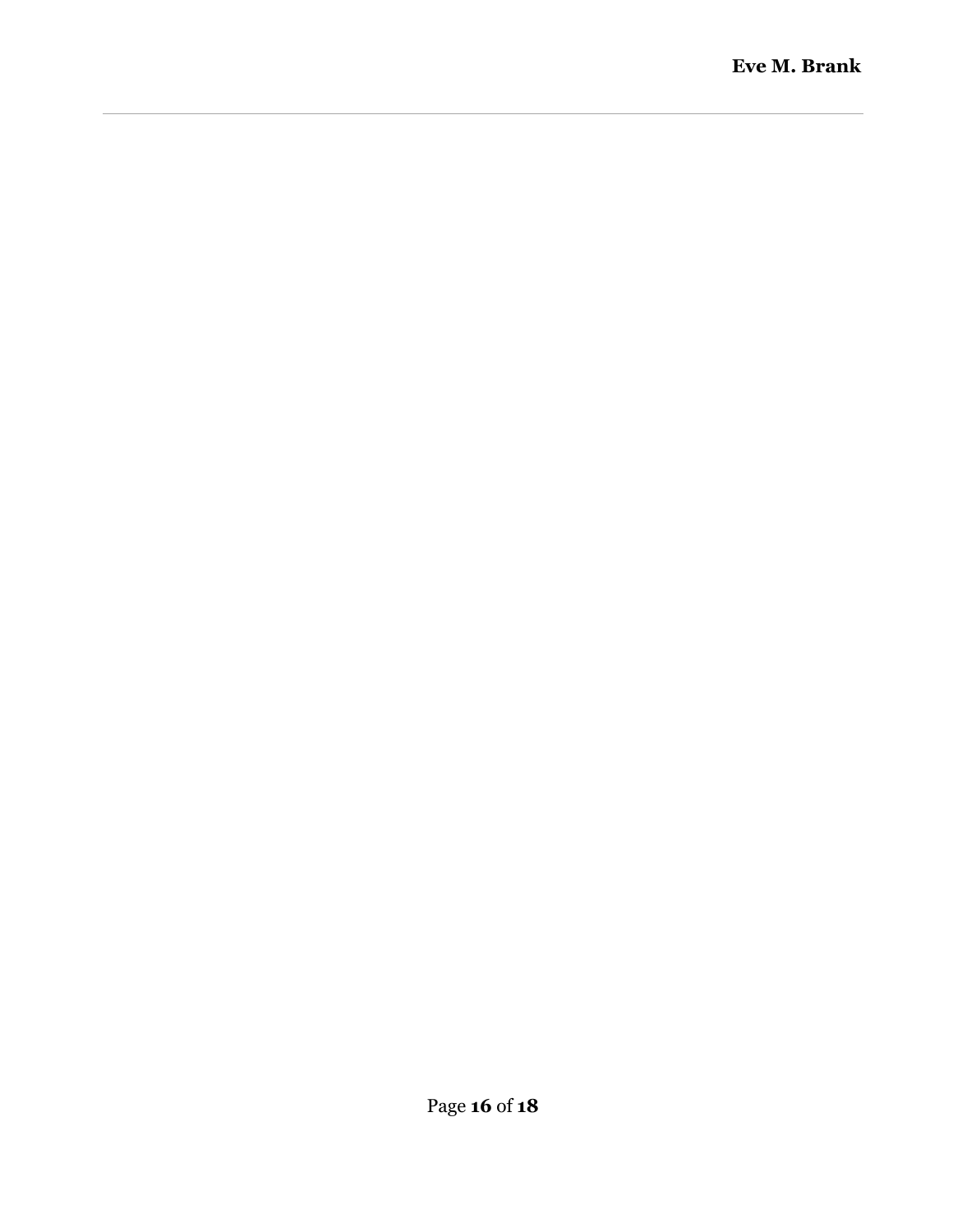## **TEACHING**

University of Nebraska, 2008 – present The Psychology of Family Law (LAW764/PSY989) Elder Law (Law 602) Aging and the Law: An Interdisciplinary Approach (LAW764/PSY989) Seminar on Research Methods for Social and Personality Psychology (PSY 991) Psychology and Law (PSYC 401) Psychology of Social Behavior (PSY 483) University of Florida, 2001 – 2008 Law and Social Sciences (CJL 6090) Seminar in Crime, Law, and Justice (CCJ 6001) Research Methods for Criminology (CCJ 3701) Psychology and Law for Criminology Majors (CCJ 4037) Juvenile Law (CJL 4050 and CJL 5934) Introduction to Statistics I – Honors (STA 2023H) Introduction to Statistics II (STA 3024) Statistics for the Social Sciences (STA 6126) University of Nebraska, 1996-2000 Research Methods and Analysis for Psychology, Team-taught (PSYC 350)

### **EDITORIAL AND REVIEWING ACTIVITIES**

Manuscript reviewer for *Law and Human Behavior; Psychology, Public Policy, and the Law; Journal of Family Issues; Crime and Delinquency; Violence against Women; Justice Quarterly; Behavioral Sciences and the Law; Psychology, Crime, and Law; Law and Society; The Journal of Early Adolescence; Educational Policy; Youth Violence and Juvenile Justice; Basic and Applied Social Psychology; Law and Social Inquiry*

Editorial Boards (past and current): *Psychology, Crime, and Law*; *Psychology, Public Policy, and Law; Law and Human Behavior*

General Editor for *The SAGE Encyclopedia of Psychology Law & Ethics*

National Science Foundation Grant Proposal Reviewer and Dissertation Improvement Grant Panel Member

Book reviewer for *Sage*, *Kluwer, Bridgepoint Education, New York University, Psychology Press,* and *Pearson* 

Conference Proposal Reviewer, American Psychology Association; American Psychology-Law Society